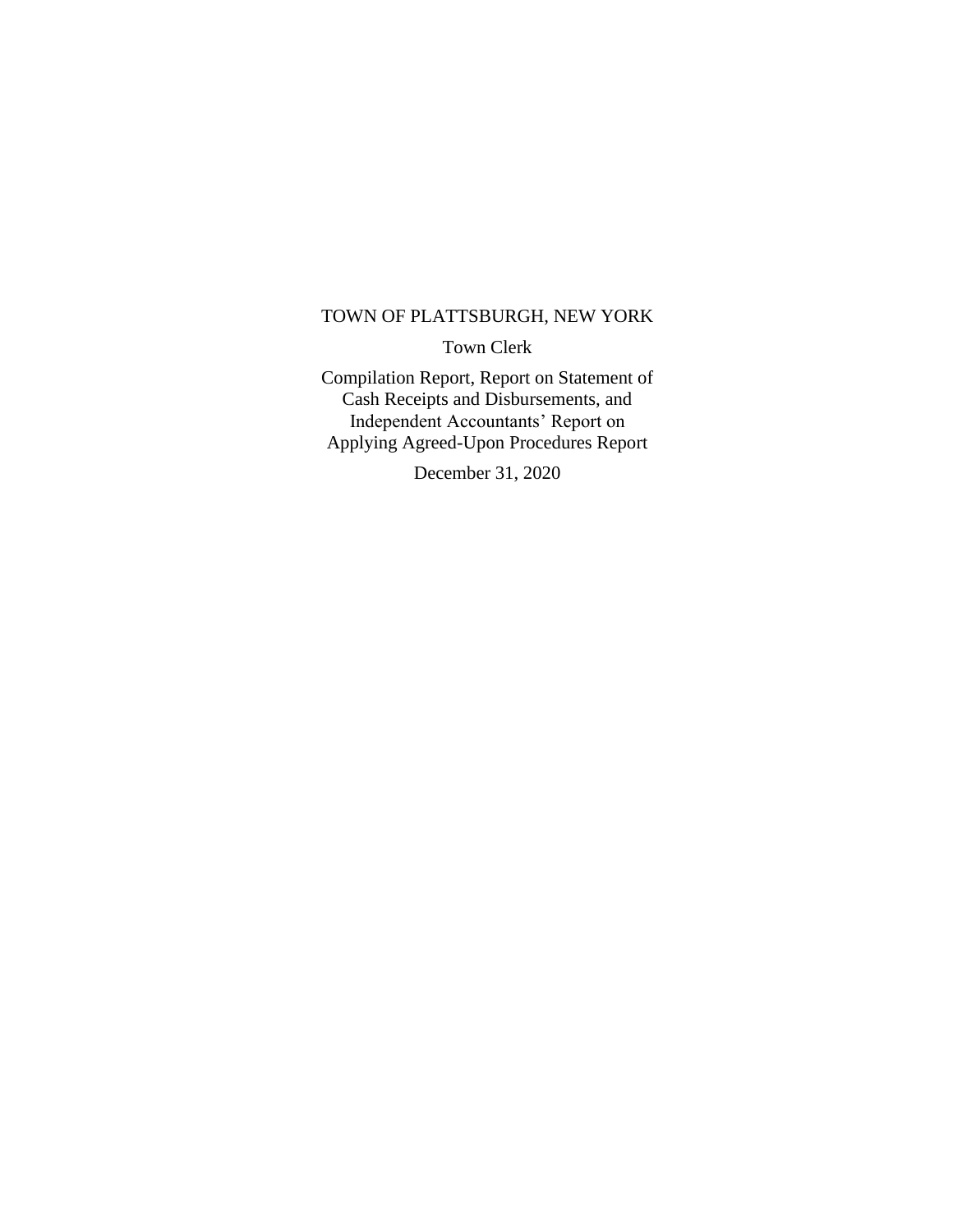# TOWN OF PLATTSBURGH, NEW YORK Town Clerk

## Table of Contents

|                                                                    | Page    |
|--------------------------------------------------------------------|---------|
| <b>Compilation Report</b>                                          |         |
| Statement of Cash Receipts and Disbursements                       |         |
| Independent Accountants' Report on Applying Agreed-Upon Procedures | $3 - 4$ |

\* \* \* \* \* \*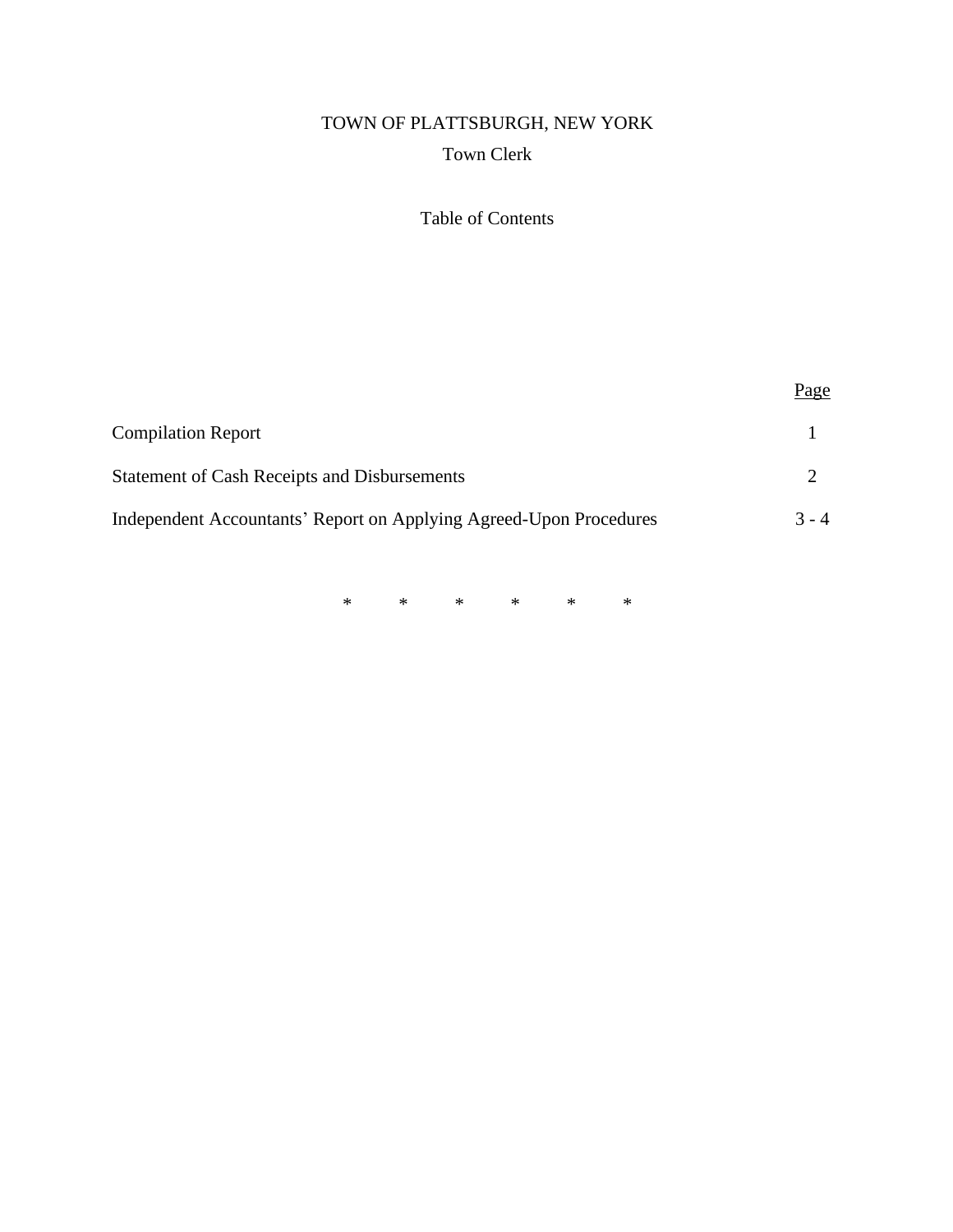

6390 Main Street, Suite 200 Williamsville, NY 14221

P 716.634.0700 TF 800.546.7556 F 716.634.0764 W EFPRgroup.com

Town Board and Supervisor Town of Plattsburgh, New York

Management is responsible for the accompanying statement of cash receipts and disbursements of the Town of Plattsburgh Town Clerk, as of and for the year ended December 31, 2020. We have performed a compilation engagement in accordance with Statements on Standards for Accounting and Review Services promulgated by the Accounting and Review Services Committee of the AICPA. We did not audit or review the accompanying statement of cash receipts and disbursements nor were we required to perform any procedures to verify the accuracy or completeness of the information provided by management. Accordingly, we do not express an opinion, a conclusion, nor provide any form of assurance about the statement of cash receipts and disbursements.

Management has elected to omit substantially all of the disclosures required by accounting principles generally accepted in the United States of America. If the omitted disclosures were included with the statement of cash receipts and disbursements, they might influence the user's conclusions about the statement of cash receipts and disbursements. Accordingly, the statement of cash receipts and disbursements is not designed for those who are not informed about such matters.

EFPR Group, CPAS, PLLC

Williamsville, New York May 14, 2021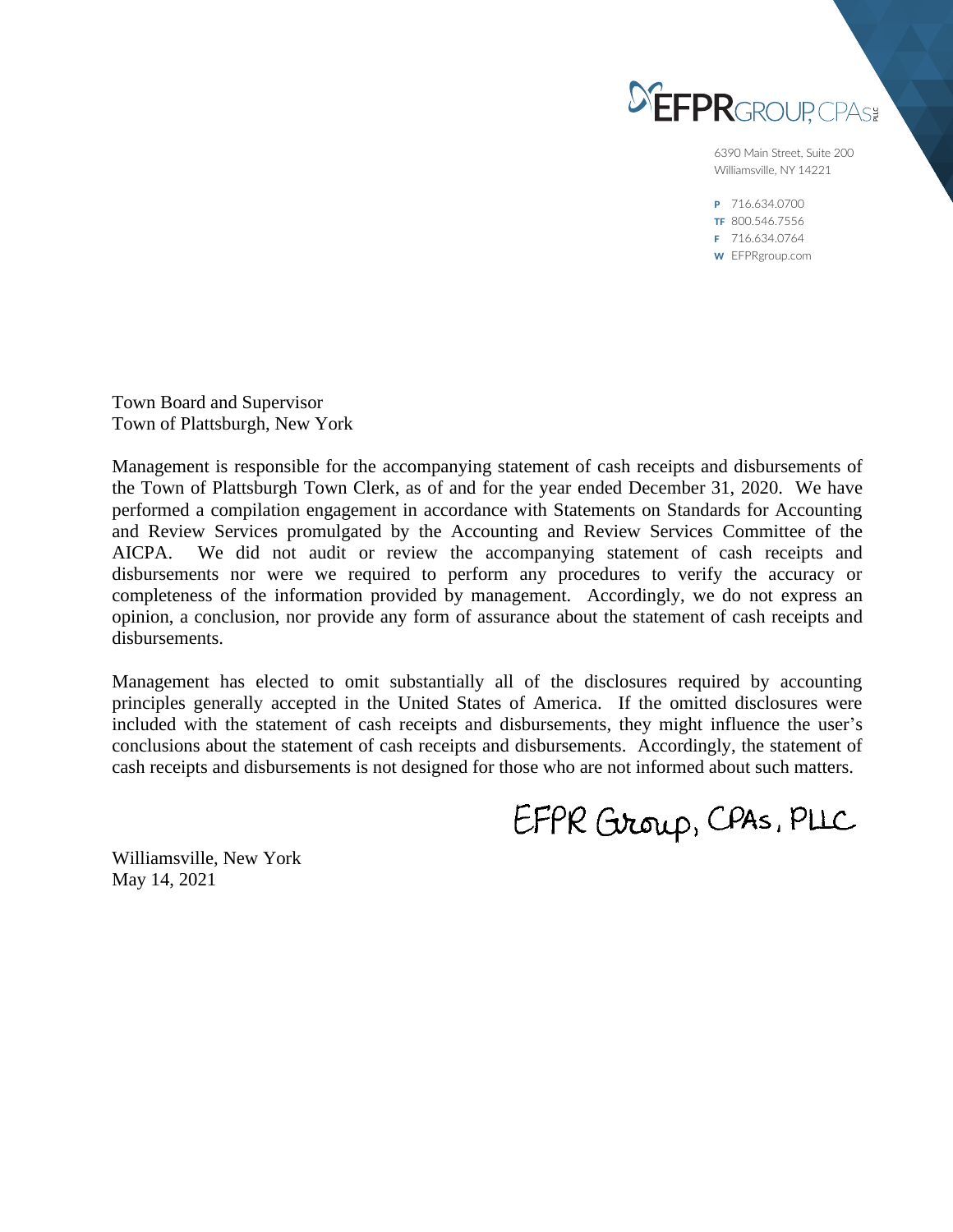## TOWN OF PLATTSBURGH, NEW YORK Town Clerk Statement of Cash Receipts and Disbursements Year ended December 31, 2020

| Cash balance - beginning   | \$<br>10,694 |
|----------------------------|--------------|
| Receipts:                  |              |
| January                    | 22,114       |
| February                   | 9,031        |
| March                      | 8,643        |
| April                      | 7,973        |
| May                        | 29,873       |
| June                       | 55,497       |
| July                       | 21,572       |
| August                     | 24,314       |
| September                  | 14,462       |
| October                    | 12,837       |
| November                   | 15,832       |
| December                   | 9,899        |
| Total receipts             | 232,047      |
| Disbursements:             |              |
| Town of Plattsburgh        | 230,337      |
| Other governments          | 2,505        |
| <b>Total disbursements</b> | 232,842      |
| Cash balance - ending      | 9,899<br>\$  |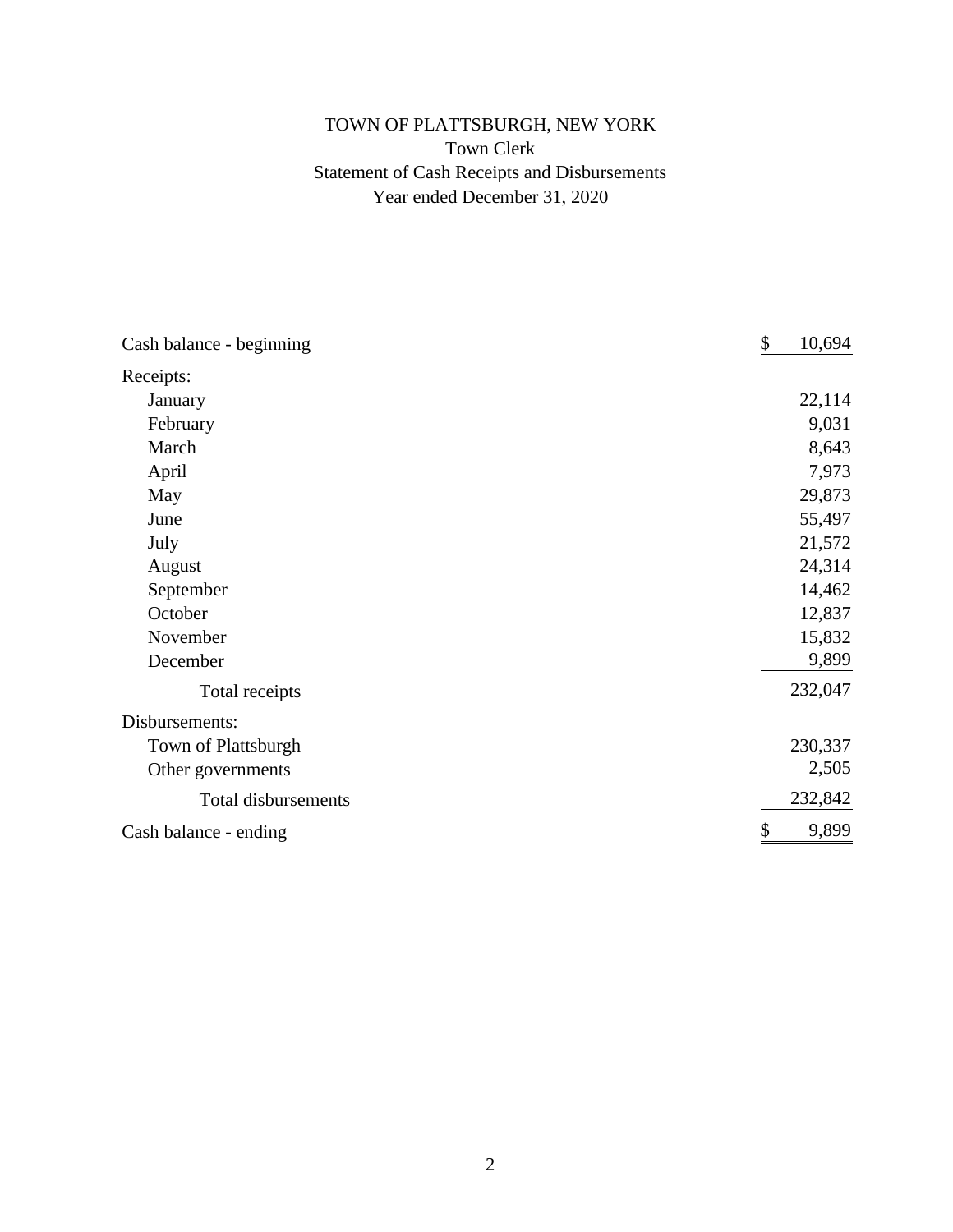

6390 Main Street, Suite 200 Williamsville, NY 14221

P 716.634.0700 TF 800.546.7556 F 716.634.0764 W EFPRgroup.com

#### INDEPENDENT ACCOUNTANTS' REPORT ON APPLYING AGREED-UPON PROCEDURES

Town Board and Supervisor Town of Plattsburgh, New York

We have performed the procedures enumerated below on evaluating the accounting practices of the Town of Plattsburgh Town Clerk's (the Town Clerk) activities for the year ended December 31, 2020. The Town Clerk's management is responsible for the accounting practices of Town Clerk.

The Town of Plattsburgh, New York (the Town) has agreed to and acknowledged that the procedures performed are appropriate to meet the intended purpose on evaluating the accounting practices of the Town Clerk. This report may not be suitable for any other purpose. The procedures performed may not address all the items of interest to a user of this report and may not meet the needs of all users of this report and, as such, users are responsible for determining whether the procedures performed are appropriate for their purposes.

The procedures and associated findings are as follows:

Procedure No. 1:

Verify and recalculate bank reconciliations as of December 31, 2020.

Procedure No. 2:

Agree total receipts to total bank deposits and documentation in Town Board Minutes.

Procedure No. 3:

Compare total receipts and disbursements with the year-end report from the Town's software for reasonableness.

Procedure No. 4:

Perform analytical procedures for the licenses and fees offered by the Town Clerk.

Procedure No. 5:

Prepare the statement of cash receipts and disburesments as of and for the year ended December 31, 2020.